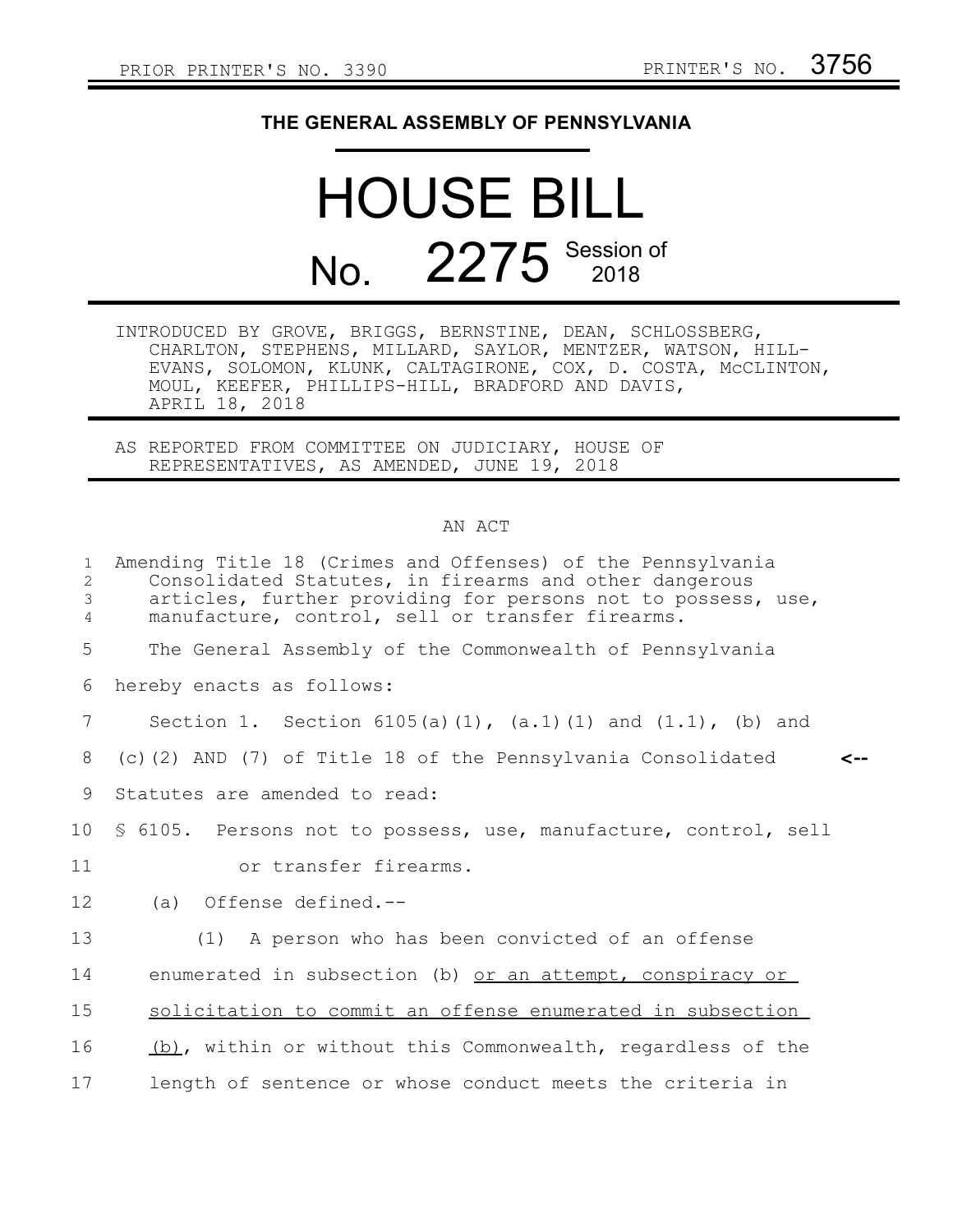subsection (c) shall not possess, use, control, sell, transfer or manufacture or obtain a license to possess, use, control, sell, transfer or manufacture a firearm in this Commonwealth. 1 2 3 4

5

(a.1) Penalty.-- 6

\* \* \*

(1) Except as provided under paragraph (1.1), a person convicted of a felony enumerated under subsection (b) or a felony under [the act of April 14, 1972 (P.L.233, No.64), known as The Controlled Substance, Drug Device and Cosmetic Act,] subsection (c)(2) or any equivalent Federal statute or equivalent statute of any other state, who violates subsection (a) commits a felony of the second degree. 7 8 9 10 11 12 13

14

(1.1) The following shall apply:

(i) A person convicted of a felony enumerated under subsection (b) or a felony under [The Controlled Substance, Drug, Device and Cosmetic Act] subsection (c) (2), or any equivalent Federal statute or equivalent statute of any other state, who violates subsection (a) commits a felony of the first degree if: 15 16 17 18 19 20

(A) at the time of the commission of a violation of subsection (a), the person has previously been convicted of an offense under subsection (a); or 21 22 23

(B) at the time of the commission of a violation of subsection (a), the person was in physical possession or control of a firearm, whether visible, concealed about the person or within the person's reach. 24 25 26 27 28

(ii) The Pennsylvania Commission on Sentencing, under 42 Pa.C.S. § 2154 (relating to adoption of 29 30

20180HB2275PN3756 - 2 -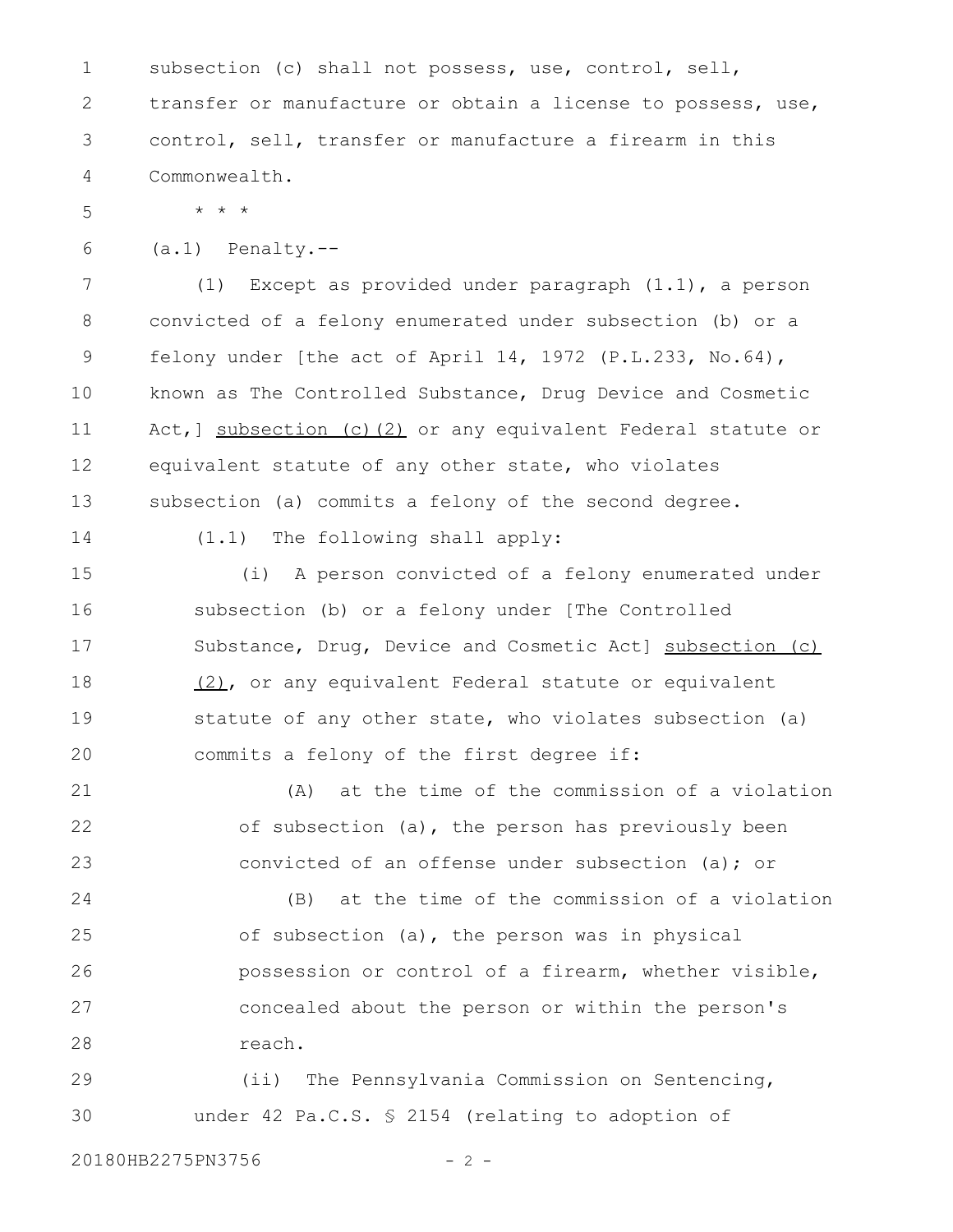guidelines for sentencing), shall provide for a sentencing enhancement for a sentence imposed pursuant to this paragraph. \* \* \* (b) Enumerated offenses.--The following offenses shall apply to subsection (a): (1) Any of the following: (i) Section 908 (relating to prohibited offensive weapons). (ii) Section 911 (relating to corrupt organizations). (iii) Section 912 (relating to possession of weapon on school property). (iv) Section 2502 (relating to murder). (v) Section 2503 (relating to voluntary manslaughter). (vi) Section 2504 (relating to involuntary manslaughter) if the offense is based on the reckless use of a firearm. (vii) Section 2702 (relating to aggravated assault). (viii) Section 2703 (relating to assault by prisoner). (ix) Section 2704 (relating to assault by life prisoner). (x) Section 2709.1 (relating to stalking). (xi) Section 2716 (relating to weapons of mass destruction). (xii) Section 2901 (relating to kidnapping). (xiii) Section 2902 (relating to unlawful restraint). 1 2 3 4 5 6 7 8 9 10 11 12 13 14 15 16 17 18 19 20 21 22 23 24 25 26 27 28 29 30

20180HB2275PN3756 - 3 -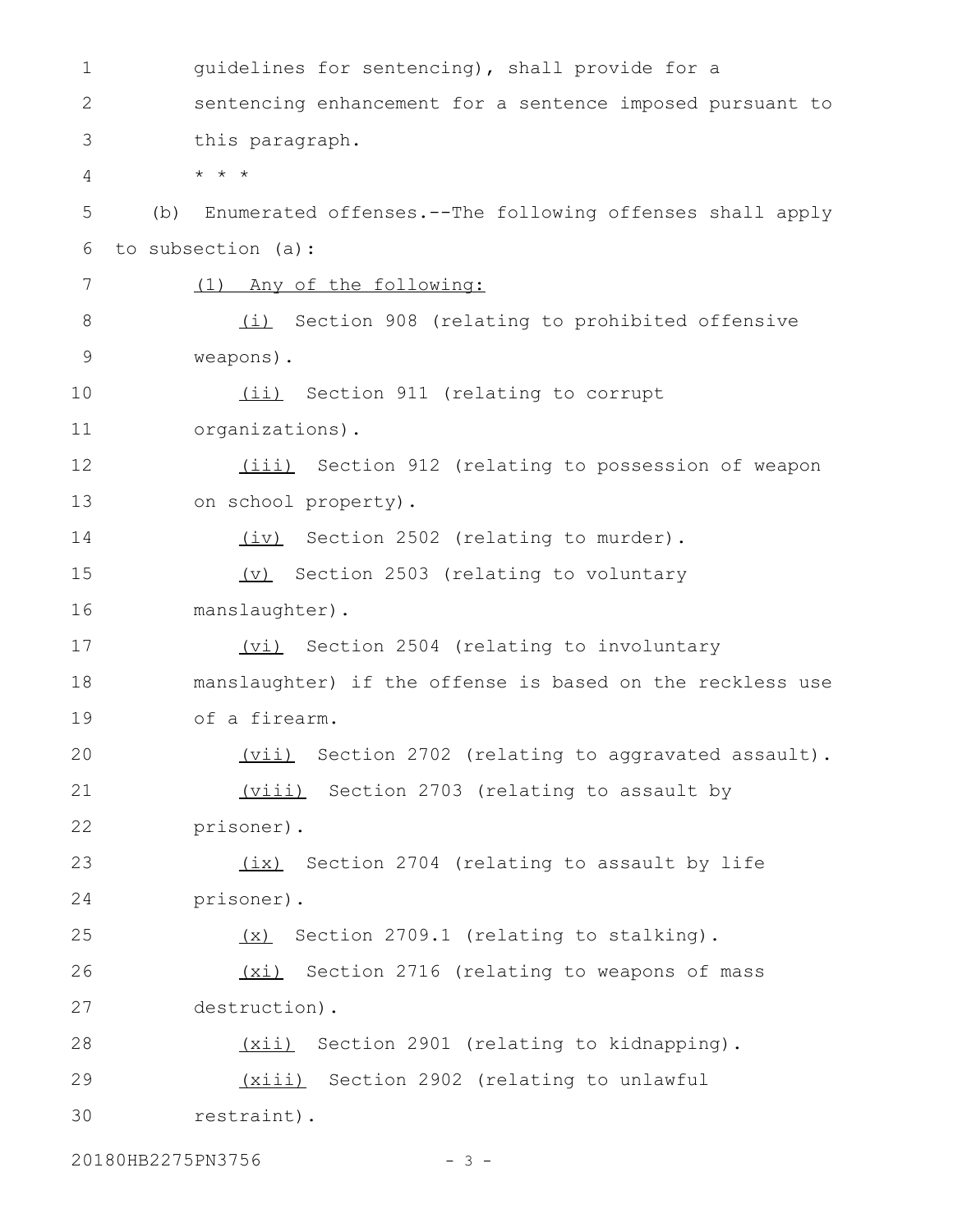(xiv) Section 2910 (relating to luring a child into a motor vehicle or structure). (xv) Section 3121 (relating to rape). (xvi) Section 3123 (relating to involuntary deviate sexual intercourse). (xvii) Section 3125 (relating to aggravated indecent assault). (xviii) Section 3301 (relating to arson and related offenses). (xix) Section 3302 (relating to causing or risking catastrophe). (xx) Section 3502 (relating to burglary). (xxi) Section 3503 (relating to criminal trespass) if the offense is graded a felony of the second degree or higher. (xxii) Section 3701 (relating to robbery). (xxiii) Section 3702 (relating to robbery of motor vehicle). (xxiv) Section 3921 (relating to theft by unlawful taking or disposition) upon conviction of the second felony offense. (xxv) Section 3923 (relating to theft by extortion) when the offense is accompanied by threats of violence. (xxvi) Section 3925 (relating to receiving stolen property) upon conviction of the second felony offense. (xxvii) Section 4906 (relating to false reports to law enforcement authorities) if the fictitious report involved the theft of a firearm as provided in section 4906(c)(2). (xxviii) Section 4912 (relating to impersonating a 1 2 3 4 5 6 7 8 9 10 11 12 13 14 15 16 17 18 19 20 21 22 23 24 25 26 27 28 29 30

20180HB2275PN3756 - 4 -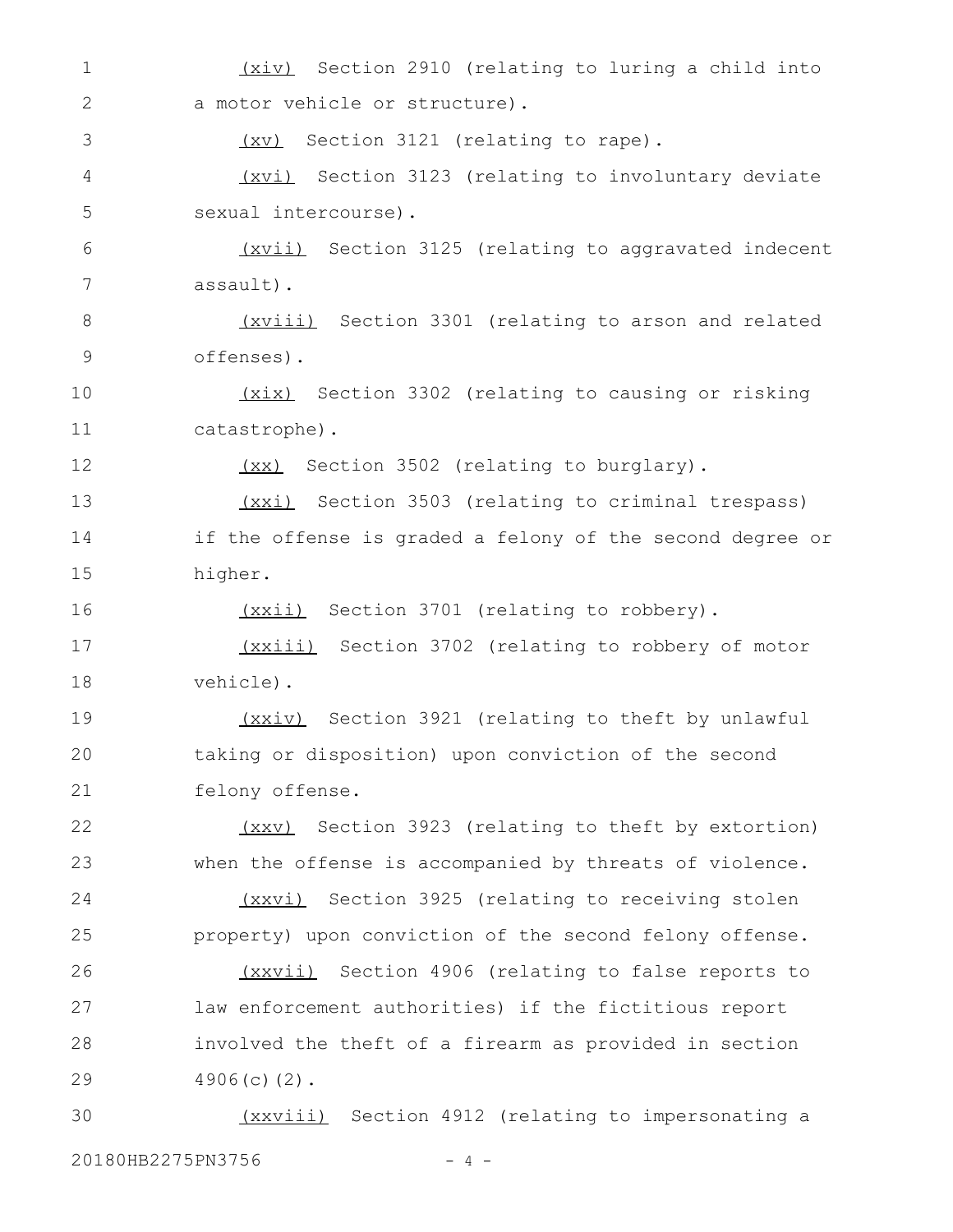public servant) if the person is impersonating a law enforcement officer. (xxix) Section 4952 (relating to intimidation of witnesses or victims). (xxx) Section 4953 (relating to retaliation against witness, victim or party). (xxxi) Section 5121 (relating to escape). (xxxii) Section 5122 (relating to weapons or implements for escape). (xxxiii) Section 5501(3) (relating to riot). (xxxiv) Section 5515 (relating to prohibiting of paramilitary training). (xxxv) Section 5516 (relating to facsimile weapons of mass destruction). (xxxvi) Section 6110.1 (relating to possession of firearm by minor). (xxxvii) Section 6301 (relating to corruption of minors). (xxxviii) Section 6302 (relating to sale or lease of weapons and explosives). (2) Any of the following relating to an offense enumerated under paragraph (1): (i) Section 901 (relating to criminal attempt). (ii) Section 902 (relating to criminal solicitation). (iii) Section 903 (relating to criminal conspiracy). (3) Any offense equivalent to any of the [aboveenumerated] offenses enumerated under paragraph (1) or (2) under the prior laws of this Commonwealth or any offense equivalent to any of the [above-enumerated] offenses 1 2 3 4 5 6 7 8 9 10 11 12 13 14 15 16 17 18 19 20 21 22 23 24 25 26 27 28 29 30

20180HB2275PN3756 - 5 -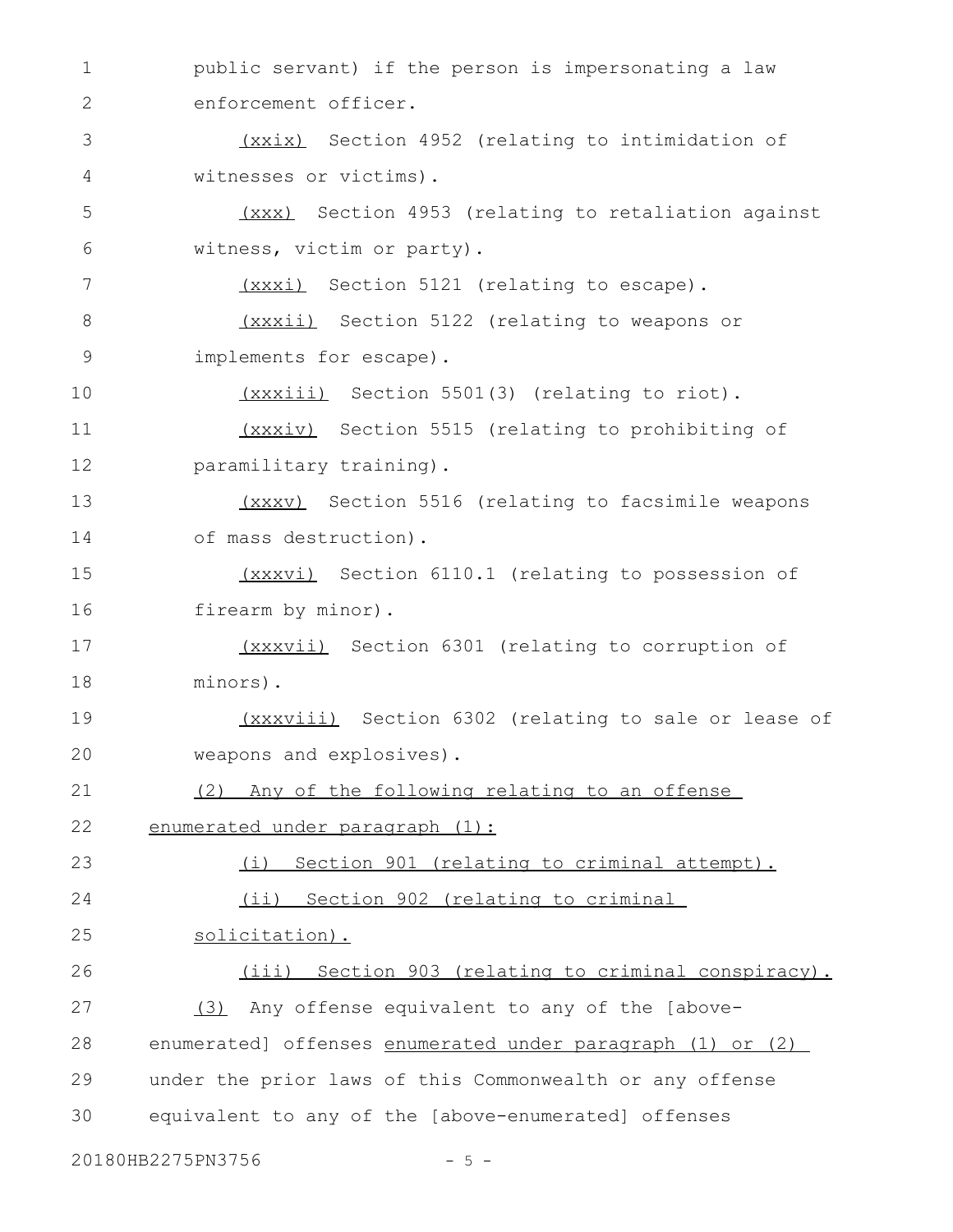enumerated under paragraph (1) or (2) under the statutes of any other state or of the United States. (c) Other persons.--In addition to any person who has been convicted of any offense listed under subsection (b), the following persons shall be subject to the prohibition of subsection (a): \* \* \* (2) A person who has been convicted of an offense [under the act of April 14, 1972 (P.L.233, No.64), known as The Controlled Substance, Drug, Device and Cosmetic Act, or any equivalent Federal statute or equivalent statute of any other state, that may be punishable by a term of imprisonment exceeding two years.] that may be punishable by a term of imprisonment exceeding two years: (i) under the act of April 14, 1972 (P.L.233, No.64), known as The Controlled Substance, Drug, Device and Cosmetic Act; (ii) for any attempt, solicitation or conspiracy to commit an offense under subparagraph (i); or (iii) for any equivalent Federal statute or equivalent statute of another state. \* \* \* Section 2. The amendment of 18 Pa.C.S. § 6105(a)(1) shallapply to a person convicted of an attempt, conspiracy or solicitation to commit an offense under 18 Pa.C.S. § 6105(b) onor after the effective date of this section. (7) A PERSON WHO WAS ADJUDICATED DELINQUENT BY A COURT PURSUANT TO 42 PA.C.S. § 6341 (RELATING TO ADJUDICATION) OR UNDER ANY EQUIVALENT FEDERAL STATUTE OR STATUTE OF ANY OTHER STATE AS A RESULT OF CONDUCT WHICH IF COMMITTED BY AN ADULT **<-- <--** 1 2 3 4 5 6 7 8 9 10 11 12 13 14 15 16 17 18 19 20 21 22 23 24 25 26 27 28 29 30

20180HB2275PN3756 - 6 -